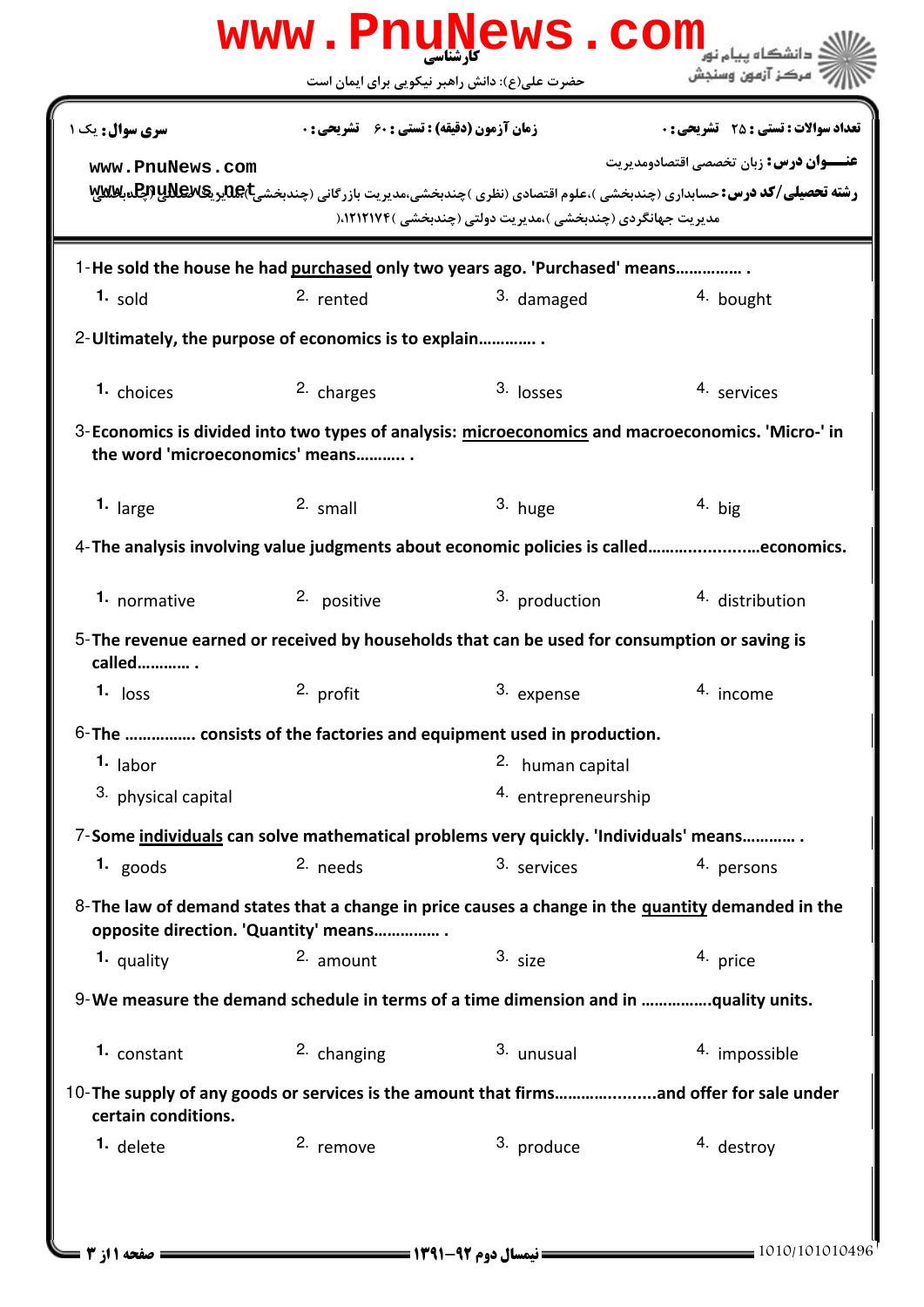|                                                                                                                     | www.PnuNews.com                                    |                                                             |                                               |  |  |  |
|---------------------------------------------------------------------------------------------------------------------|----------------------------------------------------|-------------------------------------------------------------|-----------------------------------------------|--|--|--|
|                                                                                                                     | حضرت علی(ع): دانش راهبر نیکویی برای ایمان است      |                                                             | مركز آزمون وسنجش                              |  |  |  |
| <b>سری سوال :</b> یک ۱                                                                                              | <b>زمان آزمون (دقیقه) : تستی : 60 ٪ تشریحی : 0</b> |                                                             | <b>تعداد سوالات : تستي : 25 - تشريحي : 0</b>  |  |  |  |
| www.PnuNews.com                                                                                                     |                                                    | مدیریت جهانگردی (چندبخشی )،مدیریت دولتی (چندبخشی )۱۲۱۲۱۷۴،( | <b>عنـــوان درس:</b> زبان تخصصي اقتصادومديريت |  |  |  |
| 11-The excess of total revenue over total cost during a specified period of time is called                          |                                                    |                                                             |                                               |  |  |  |
| $1.$ loss                                                                                                           | 2. profit                                          | $3.$ loan                                                   | 4. expense                                    |  |  |  |
| 12-The personnel manager fired some of the workers because they didn't do their duties properly.<br>'Fired' means . |                                                    |                                                             |                                               |  |  |  |
| 1. hired                                                                                                            | 2. employed                                        | 3. dismissed                                                | 4. accepted                                   |  |  |  |
| 13-Unemployment has been categorized into four basic types: frictional, structural, cyclical, and                   |                                                    |                                                             |                                               |  |  |  |
| 1. seasonal                                                                                                         | 2. permanent                                       | 3. emotional                                                | <sup>4</sup> traditional                      |  |  |  |
| 14-GDP does not count intermediate goods. 'GDP' stands for Gross Domestic                                           |                                                    |                                                             |                                               |  |  |  |
| 1. Price                                                                                                            | 2. Place                                           | 3. Plant                                                    | 4. Product                                    |  |  |  |
| 15-The amount of money that you take from your bank account is called                                               |                                                    |                                                             |                                               |  |  |  |
| 1. $\tan$                                                                                                           | $2.$ rent                                          | 3. expense                                                  | 4. withdrawal                                 |  |  |  |
| 16-The money that someone is paid for his job each month, especially when he has a professional job<br>is called    |                                                    |                                                             |                                               |  |  |  |
| 1. price                                                                                                            | 2. salary                                          | 3. vender                                                   | 4. Dollar                                     |  |  |  |
| 17-He tried to acquire the information he needed. 'Acquire' means                                                   |                                                    |                                                             |                                               |  |  |  |
| $1.$ lose                                                                                                           | 2. miss                                            | 3. obtain                                                   | 4. destroy                                    |  |  |  |
| 18-A person who buys shares or who pays money into a bank in order to receive a profit is called a(n)               |                                                    |                                                             |                                               |  |  |  |
| 1. seller                                                                                                           | 2. investor                                        | 3. controller                                               | 4. controller                                 |  |  |  |
| 19-If you make a prediction, you say what you think will happen. 'Pre-' in the word 'prediction'<br>means           |                                                    |                                                             |                                               |  |  |  |
| 1. $not$                                                                                                            | $2.$ after                                         | 3. before                                                   | 4. again                                      |  |  |  |
| 20-Advertisement can increase consumer motivation for using a product. 'Motivation' means                           |                                                    |                                                             |                                               |  |  |  |
| 1. wasting                                                                                                          | 2. planning                                        | 3. tiredness                                                | 4. enthusiasm                                 |  |  |  |
| 21-A demand curve is simply a graphical representation of the law of demand. 'Curve' means                          |                                                    |                                                             |                                               |  |  |  |
| 1. $\frac{1}{2}$                                                                                                    | منحنى .2                                           | نقطه .3                                                     | صغحه ۹۰                                       |  |  |  |
| صفحه 12ز 3                                                                                                          |                                                    | <b>= نیمسال دوم 92-1391 <del>=</del></b>                    | 1010/101010496                                |  |  |  |